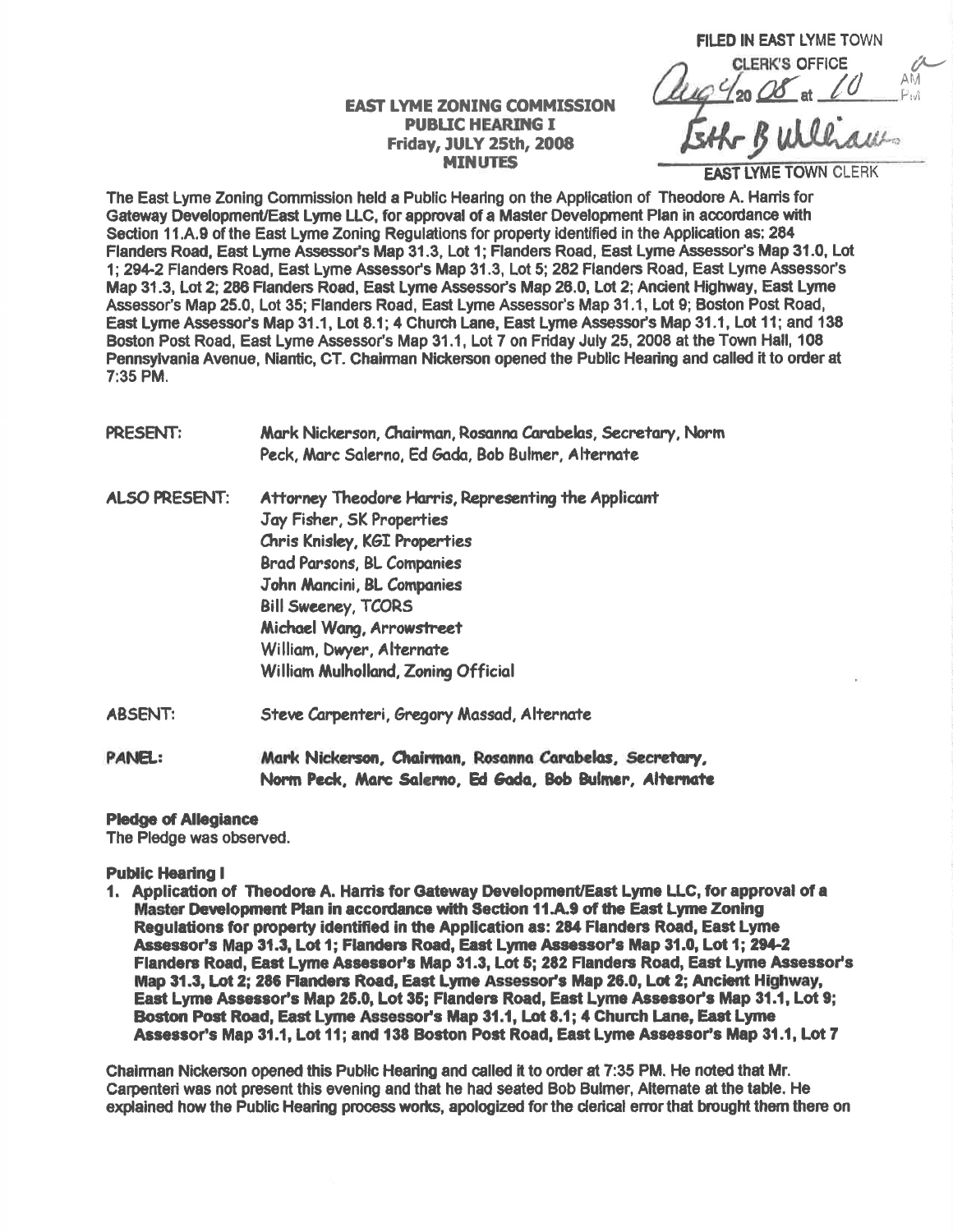a Friday evening and thanked the Board of Ed and Mr. Smotas for covering part of the costs of having the facillty open this evening and stafied with custodial pesonnelwho otherwise would not be there with the schools closed during the summer. He then said that First Selectman Paul Formica was present this evening and that he has invited him to first say a few words on the water issues that have been in the news recently.

Paul Formica, First Seledman thanked the Commission for having him and said that he would like to say a few words as Chairman of the Water & Sewer Gommission. He said that he would fitst speak on the Water Moratorium and explain how it works and how water is distributed. The Town has seven (7) wells that pump from aquifers and that are permitted by the DEP. The Town uses approximately 3M gpd (gallons per day) and they have two (2) water tanks that hold 1.5M gallons of water each. Two of the wells are controlled by DEP pemit and when the stream flows become low, the DEP kicks in and does not allow pumping from them. These two wells provide 900,000 gpd of water and the only times that they have trouble with water in Town has habitually been in the end of July and sometimes in early August and then the problem goes away.

The DEP restrictions that have been put in have been in place for at least 12 years now and the Town has acted accordingly. What has not been done has been to address this problem. They currently have two wells being replaced and expect to gain some 150,000 gpd just by doing this. Some of the other efforts that are being worked on are 200,000 gallons as a reserve from another water source and a regionalization plan to Waterford or Montville which appears to be the way to go. However, that does not come cheaply. Last week they went out for some bonds and they are paying 1.66% so, if they must bond for this, it is a good time to do so. The State is forcing us to regionalize however, we must also be chlorinated and that is also in progress and being worted on. By the time next July comes around, he saicl that he hopes to have an emergency reserve in place. Along with this, everyone will have to change their habits a bit and develop good conservation efforts. Last Sunday, they had the highest water demand in the history of the Town at 3.5M gpd and they tumed on the two wells that had been tumed offto meet this demand. They avorage 2.6M gpd Monday thru Thursday – with the call for conservation efforts out to the public; they went to 2.3M gpd and then 2.1M gpd by midweek. These conservation efforts combined with the increased supply will allow them to continue to do business as usual in East Lyme. He said that they also still have a good argument with the DEP on the stream flow concept regarding the fish going back up in July as many environmentalists have also weighed in on this end feel that it does not happen.

Mr. Bulmer asked if they tie into another water system how much more water they would be able to get. Mr. Formica said that there are millions of gallons available once they are connected regionally. For the long term, a desalination plant at Camp Rell would really be the answer as they would rather be a water seller than a water buyer.

Mr. Nickerson said that if this project is some three to four years in build out at minimum, and while this is not a topic for them tonight, it seems that they should be ahead of the curve when this comes on-line. Mr. Formica said that what Water & Sewer asks when people come forward is how much water they will need and there is plenty of opportunity between now and then to move on other resources.

Ms. Carabelas asked when it is the proper time for Water & Sewer to ask the developer to have their own wells on-site.

Mr. Formica said that they have been asking that all along - that developments have their own on-site wells to use for irrigation, flower watering, etc. He added that they have also divided the Conservation Commission and that they now have a branch of it that can take up the 'green' initiative.

Mr. Nickerson thanked Mr. Formica for coming and providing them with information and called upon the Apdicant's representative for their presentation.

Attomey Theodore Harris, place of business 351 Main Street asked that Mr. Nickerson note that the legal ad had run.

Mr. Nickerson said that the Legal ad had run in the Day. (on July 11, 2008 and July 21, 2008) Attomey Harris continued that they were here for the Master Development approval - the second step in a process which started well over two (2) years ago. During this process they have had several meetings with the neighborhoods and community groups as well as the downtown merchants and business groups - all of which participated in making the Plan what it is today. This is the second phase and there is an extensive list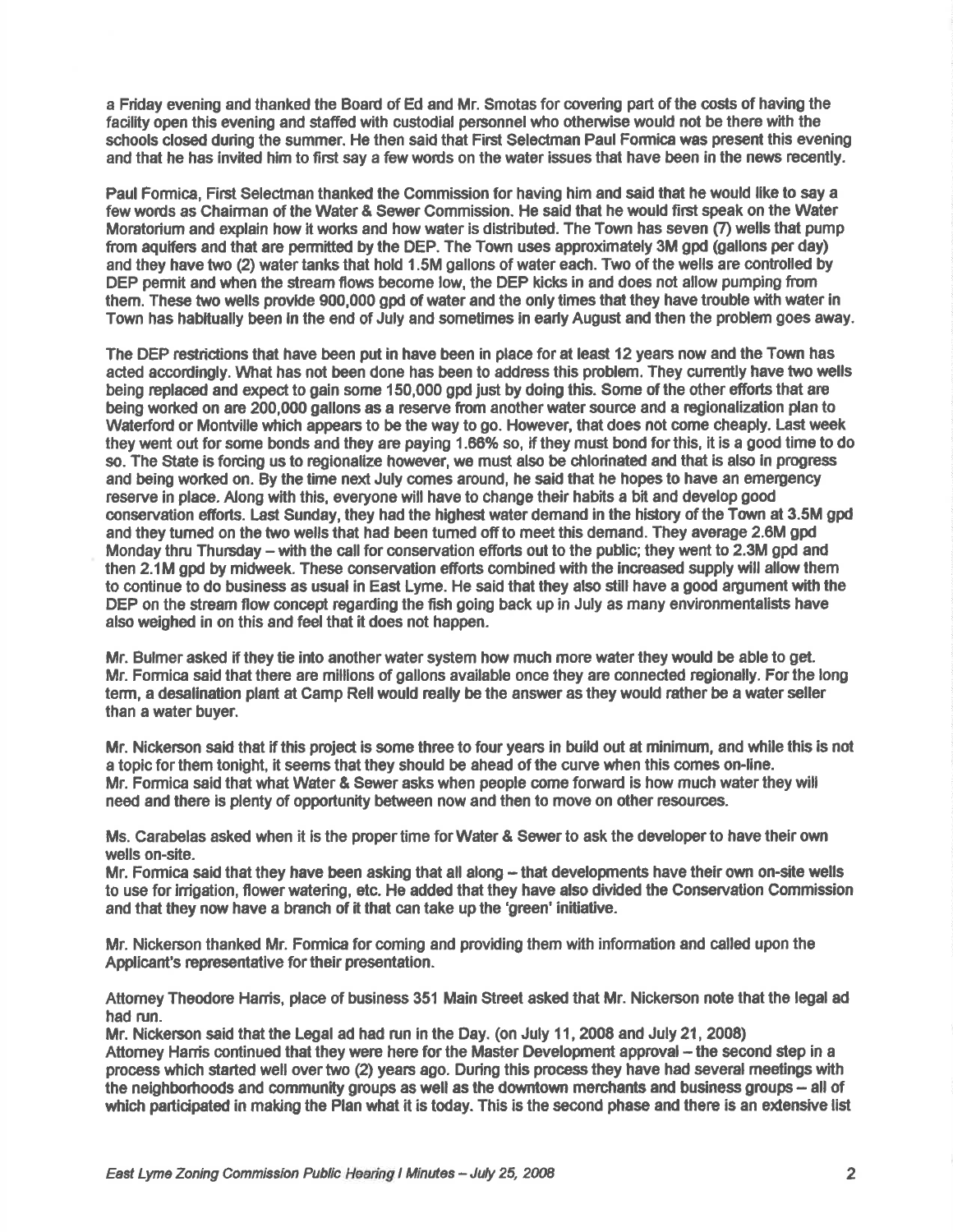of items that have to occur in this process. They just heard the Chairman of Water & Sewer talk about water and they are aware that this property is served by public water and sewer and that the availability is there. The earliest demand would be late 2010 or early 2011 and that would be a minimal demand that would only gradually increase over time. With respect to irrigation of the green areas; they will irrigate with their own onsite well and not with Town water. They are also looking towards the possibility of a well on their site that could turn water over to the Town. Regardless they know that water & sewer is available to the site and they know that they have to work with Water & Sewer on it. He then introduced Brad Parsons form BL Companies to present the exiting conditions.

Brad Parsons, BL Companies presented Exhibit 1 for the record - a site plan board depicting the Existing Conditions plan dated 7/24/08. He noted that what he was submitting comprised 90% of the Gateway Development District.

Michael Wang, Principal with Arrowstreet presented Exhibit 2 for the record - SK Dev. Properties Gateway Commons Concept Plan dated 6/4/08. This conceptual layout plan works according to the test amendment depicting the retail space for the one large and other junior anchors and the 20,000 sf of office space on the second floor as requested by Mr. Salemo at the workshop. It also shows the removal of 125 residential units leavlng 275 units and freeing up open space to the Rose cliff residential area which will remain as open space. He also noted that there was a reconfiguration of the greenway shopping area as the Gommission had requested in the workshop. He then presented Exhibit 3 for the record depicting the Retail Open Space Plan dated 11/15/07. He said that they also studied the public open space and designed it to be user friendly. There will also be the office space over the retail and the five junior anchors have been changed to four junior anchors.

Brad Parsons presented Exhibit 4 for the record - the Overall Transportation Improvements Plan dated  $7/24/08$ . He noted the infrastructure and phasing issues and said that the plan shows:

- The relocated Exit 74
- The frontage road improvements to Rte. 161
- The connection to Rte. 1
- Rte. 1 and Rte. 161 improvements and interconnection
- Site frontage road with connection to East Society to Dean Road

Jay Fisher, Principal with SK Properties explained that at this point they will connect out to and through East Society and improve this road to road standard.

Mr. Mulhdland said that this gives four points if access and egress to the property.

Mr. Fisher said yes.

Mr. Bulmer asked about access to Route 1.

Mr. Fisher said that they are working on that as one of the possible legs of this development.

Mr. Parsons submitted Exhibit 5 for the record -- the Construction Phasing Plan dated 7/24/08.

Mr. Gada asked about the access road to Exit 74 and Exit 73 and if they are only connections or if they would have buslnesses on them.

Mr. Fisher said that there would not be any businesses on them - they are strictly access/egress roads.

Mr. Parsons explained the construction phasing plan noting that the Exit 74 interchange is Phase 1 which would include the large format retail while Phase 1A would have the junior anchors and some smaller shops. Phase 2 would be the apartment areas and some housing and Phase 2A would be the rest of the housing.

Mr. Nickerson asked if they would start Phase 1A prior to Phase 1 being completed.

Mr. Parsons said no, they need the infrastructure in place first before they do anything else.

Mr. Nlckerson said that he wanted to make sure that the houses do not come before everything else. Bill Sweeney, Certified Land Planner with TCORS said that phasing makes it clear that the project will be phased and that the developer is responsible for the infrastructure at each phase and if it deviates they would have to come back for approval of the Commission to do so.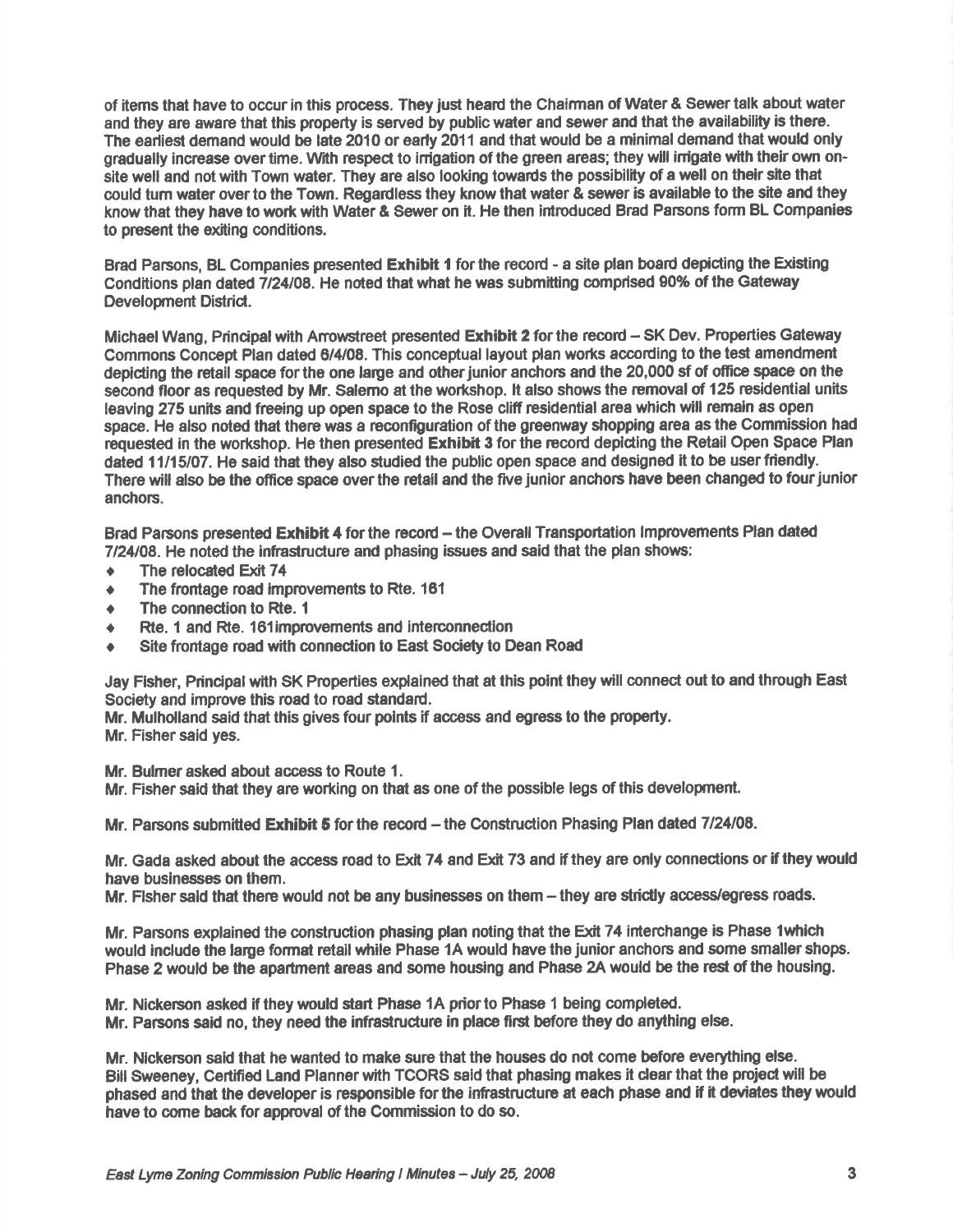Attomey Hanis said that Phase 1 could start (although it is premature at this point) in the late summer of 2009 and would take more than a year to complete.

Mr. Bulmer asked about the living units and if that has changed or if it is the same. Mr. Fisher said that there are 275 residential units (down from 400) and that they are comprised of 225 apartments and 50 toum homes.

Mr. Bulmer asked according to the Rutgers study - how many children they would anticipate.

Mr. Sweeney said that nothing has changed from the time of the Klepper-Smith study and he believes that said that there would be 43. He continued that the architectural standards document has been revised many times and changed and that it is key to the MDP project as it becomes the guidebook and tool of control. The standards are what the submissions are judged by. These regulations take the place of the Zoning regulations for the purposes of this project and only where necessary for this project. The standards are also binding on whoever occupies the properties. The standards discussed in the submitted binder are:

- ◆ Permitted Uses<br>◆ Bulk and Dimen
- **Bulk and Dimensional requirements**
- + Parking & Loading
- **Streets & Sidewalks**
- **Landscaping & Screening**
- $\leftarrow$  Lighting Night sky provision<br>  $\leftarrow$  Signage Indirect backlif or r
- $\triangleq$  Signage Indirect, backlit or no lighting<br>  $\triangleq$  Open space & Conservation areas
- **E.** Open space & Conservation areas<br>■ Miscellaneous Provisions utility li
- Miscellaneous Provisions utility lines, aquifer protection, etc.
- Architectural Styles Michael Wang of Arrowstreet submitted the following Exhibits for the record on architectural styles: Exhibit 6 - Gateway Commons Architectural Styles; Exhibit 7 - Massing & Scales; Exhibit 8 - Materials & Colors; Exhibit 9 - Rooflines & Profiles and Exhibit 10 - Three pages of Materials & Colors providing requirements and samples of materials – masonry, glass fiber materials etc.<br>Massing & Scale
- 
- Materials & Colors<br>Rooflines & Profiles
- 
- **Typical Building Facades & Elevations**

Mr. Sweeney noted that the designs are only samples.

John Mancini, Principal Engineer with BL Companies explained the detailed traffic study which was a requirement of this phase and which was submitted with the application. He said that the report is an executive summery and that the purpose is to provide an acceptable level of service and that they have met or exceeded those levels of service. He said that wile left turns are the most difficult to make anywhere that they will pursue a light as has been requested by Mr. Mulholland and Mr. Scheer.

(Note: a brief break was taken here)

Attomey Harris suggested that they take questions from the Commission and then hear from the public.

Mr. Peck asked about the frontage road and if in passing through the residential units will any of them be accessed ffom the maln drag.

Mr. Wang said that the quick answer is that they are all accessed off of the secondary roads and that they do not have any dired acoess.

Mr. Peck asked under building materials what the definition of 'finished masonry' was. Mr. Wang sald that term wes used to insure there would not be just plain concrete units and that they would be brick-faced and mixed.

Mr. Peck asked about the traffic and said that in the interests of simplicity if they could take the different sections and provide some traffic counts as his concern was the term 'acceptable condition'. Mr. Mancini said that the information is summarized in the charts in the report that they were provided with the application. The term 'acceptable' is appropriate when discussing traffic and the level of service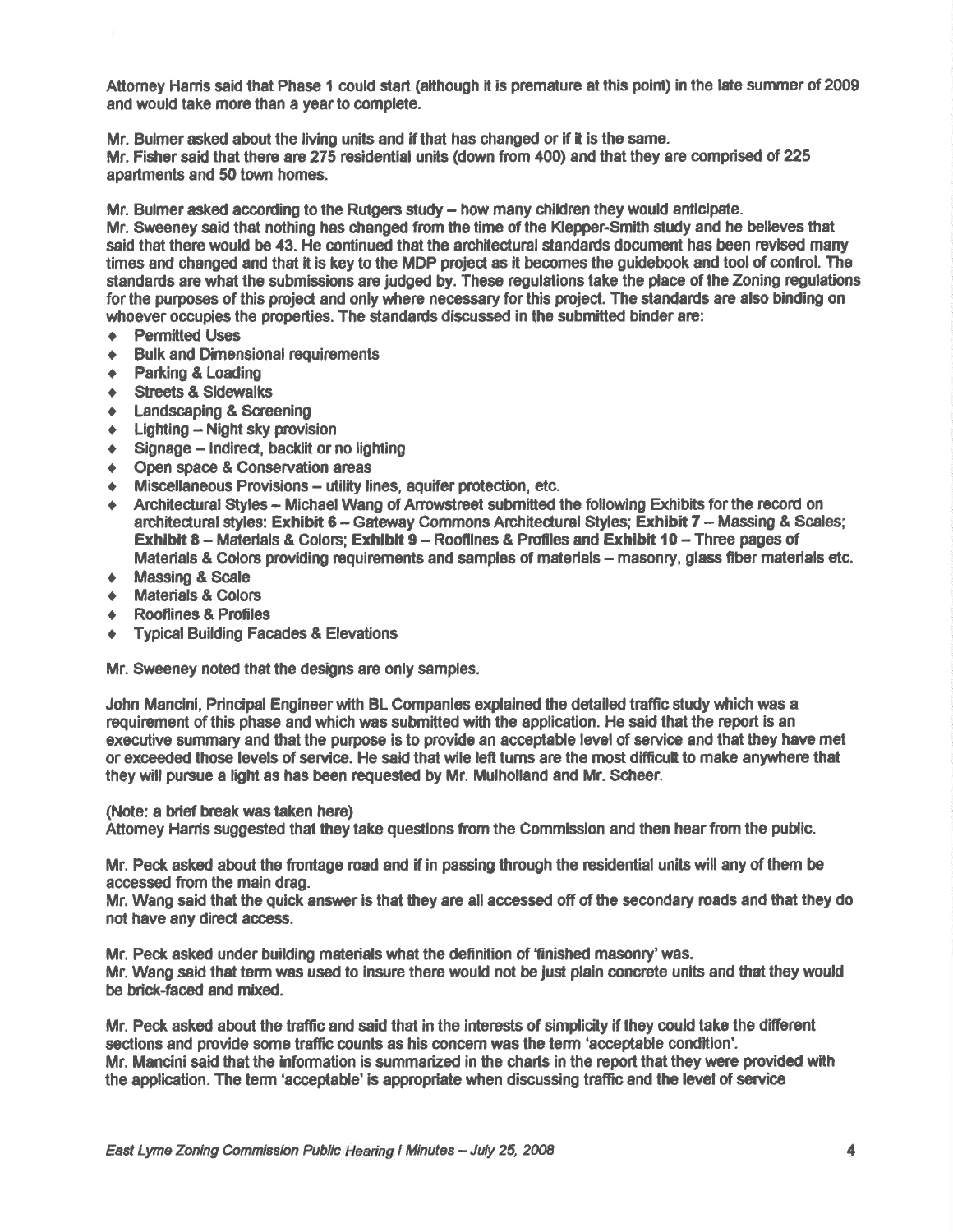measures the delay by use of nationally understood standards. Most of the roads that they are dealing with are State roads so they are dealing with the terms as they are written. The only local road is East Society.

Mr. Nickerson asked if the traffic study considered the fact that Exit 75 might be closed down. Mr. Mancini said that this traffic study did not take that into account as the DOT would NOT accept it that way. He noted that in reference to Mr. Peck's question that the information presented in the traffic study is at 2012 full build out projected traffic and that the measure is of peak time hour Friday aftemoon and for Saturday mid-aftemoon.

Mr. Bulmer said that we normally call for the parking areas to be 10'  $\times$  20' and that they had them cited a bit smaller at  $9' \times 18'$ .

Mr. Sweeney said that  $9' \times 18'$  is design size in many communities and works in trying to conserve impervious area. They used urban land use standards and they are actually providing more than enough residential spaces.

Mr. Bulmer asked if the area that lets out on Route 1 is near the school and the buses. Mr. Mancini said no, it is across from the vacant land that the Town owns.

Mr. Nickerson asked if there would be any issue of eminent domain here. Attomey Harris said no.

Mr. Nickerson asked if the lssue of the facades on the four exposed sides of buildings is in the regulations. Mr. Wang said that point #3 of Architectural Styles states that there are appropriate levels for front and back sides.

Mr. Sweeney added that point #4 states that there would be no blank walls.

Mr. Nickerson said that he does not find the Stop & Shop design that is in the book to be acceptable. Mr. Mulholland noted that it reads representative examples of ...

Mr. Sweeney said that the intention is that some aspects of a lot of these samples may come together. While they are representative samples only  $-$  it does not relieve them from the obligation to meet the architectural standards. He said that they would have no objection to striking that line.

Mr. Nickerson said that he does have a problem with the drive-thrus even though he knows that they have only defined two areas for them.

Mr. Sweeney said that where there is a concern that they felt it prudent to leave it in only in the event that someone does come and propose some unique, flexible idea on it  $-$  and  $-$  at the end of the day, the Commission can still say no.

Mr. Mulholland added that it does state that it is subject to the approval of the Commission.

Mr. Sweeney agreed that the discretion is left with the Commission.

Mr. Nickerson noted the buffer/screening of the off-ramps/highways and said that while he knows they need exposure, was it necessary to see the parking lots.

Mr. Sweeney said that there is a significant grade difference between the highway area and their property and they have preserved a lot of areas and some are wetlands. There is a narrow window on visibility there. Mr. Mancini said that DOT approval required information and environmental review with the Army Corps of Engineers. ln the very large lnfeld area and the bank, the DOT requires the adding of lardscaping for a headlight buffer so there is the opportunity for plantings. There is also a good greenbelt in that area.

Mr. Nickeson aslred where the 50' high proposed highway sign was to be installed.

Mr. Sweeney said that it has to be adjacent to I-95 and that they do not have a standard on exactly where. They are dealing with topography issues and do feel that they need to get the 50'. The Flanders Road signs are only 15'.

Mr. Salemo asked if they are proposing to connec{ and pave East Society Road. Attomey Harris said that they are committed to the items that they have cited on the plan.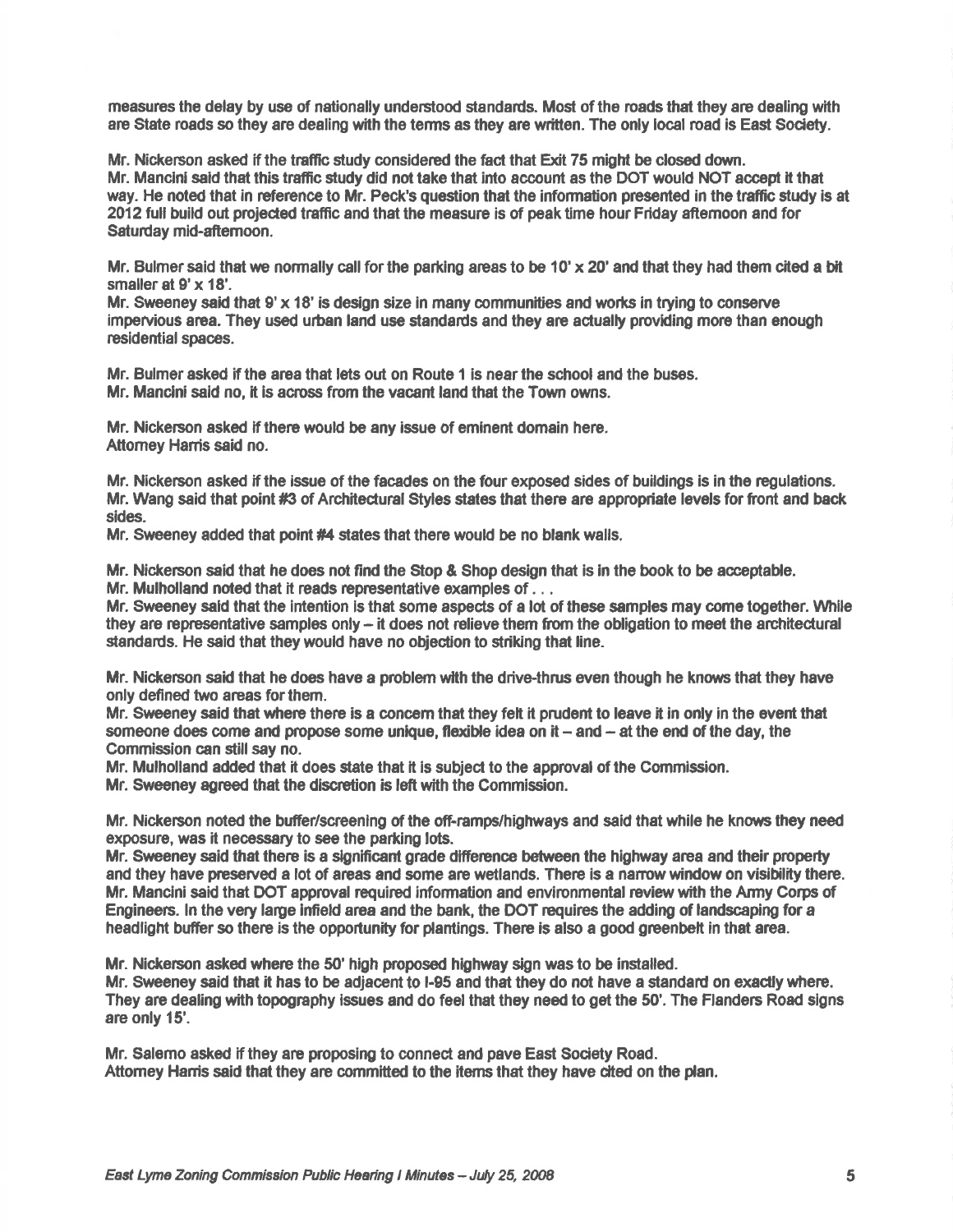Mr. Salemo said that under Materials & Colors that he is not comfortable with vinyl siding in a commercial development and that he would propose to strike that out.

Mr. Fisher said that vinyl siding comes in a wide variety of shapes and sizes that do not even look like vinyl and that it is long-lasting and durable.

Mr. Salemo said that it is listed in both places and that he would be okay with it for residential but not for the commercial buildings.

Mr. Sweeney said that he understands where he is coming from however they make some very high grade vinyl and it might be useful in some of the smaller slores in certain instanes.

Mr. Mulholland noted that there are some good vinyl products out there and that they might want to keep their options open.

Mr. Wang agreed and added that it is also appropriate to use in certain areas.

Mr. Salemo asked about the 50' height for the residential apartments.

Mr. Sweeney said that due to the topographic details that some of them would be built into the hillside and would not appear to look like 50' in height.

Mr. Wang noted that the end result of a lower height may be larger footprints and less green area.

Mr. Sweeney said that the apartment style buildings are four stories and that they need the 50'to have the peaked roof and that it is a critical issue to this project. He added that if they measure any four-story building that it is pretty high  $-$  well over 40'.

Mr. Mulholland noted that they are in 200 acres and that they might want to allow the flexibility.

Mr. Salemo said that he does not want to see them from the highway.

Mr. Sweeney said that they are in the lowest area of the land.

Mr. Wang noted that in the interest of smart growth that they want to have these units around the green.

Mr. Fisher said that there are no more than four livable stories.

Mr. Sweeney said that the overflow parking was taken out as they said that they did not want it and the neighbors said that they did not want the soccerfield so that also came out.

Mr. Salemo said that he does not want stamped sidewalks and that he still wants to see variety in pavers. Mr. Sweeney said that he agrees that they want variety however he does not want to restrict this as they have not reached that level of detail here and they want to keep this flexible so that they can integrate things. Attomey Hanis explained that this would appear at the site plan stage.

Ms. Carabelas asked if they considered going green with some of these environmentally.

Mr. Wang said that he is a lead process professional and involved with measures that include the rating of the energy conservation of buildings and that they would contemplate this once they are in the building design process.

Mr. Gada asked if they would see the trafhc ard exadly where the cemetery is in relation to this. John Mancini pointed out the cemetery and Church Lane.

Mr. Gade asked if they were the people responsible for building Mashpee.

Mr. Fisher said no.

Mr. Wang said that Arrowstreet is working on the Sharon project.

Mr. Nickerson called for anyone from the public who wished to speak for, against or neutrally regarding this application -

Bob Gadbois, 358 Boston Post Road said that he would like the Commission not to close this Public Hearing tonight as this is not their regular meeting night and people go away on the weekend and cannot make it here. He said that he also finds it hard to believe that there would only be 43 kinds with 200 units of housing; especially since there are 83 kids coming from Sea Spray per the superintendents' figures. He also thinks